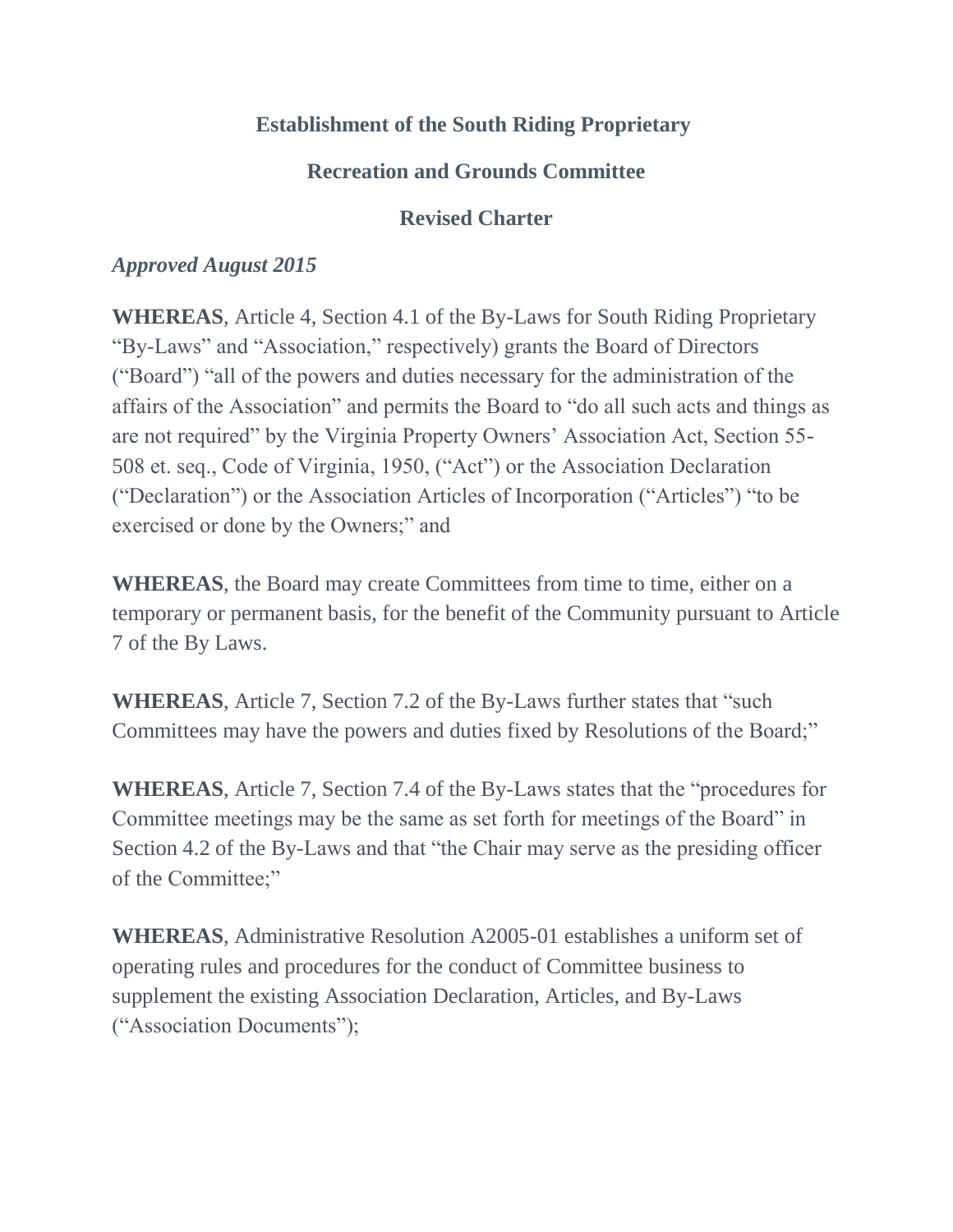**WHEREAS**, the Board deems it appropriate to utilize a Recreation and Grounds Committee to advise the Board as to the wishes and concerns of the membership of the Association regarding the purpose(s) here in.

**NOW, THEREFORE, BE IT RESOLVED THAT** a standing Recreation and Grounds Committee shall be based on the following **COMMITTEE CHARTER:**

# **I. PURPOSE:**

A. The purpose of the Recreation and Grounds Committee is to review, consider and advise the Board on issues related to maintenance, upkeep and use of the common area facilities and grounds; review, consider and recommend modifications relating to rules, use policies, fee structures for recreation, facilities and related programming; provide programming and educational opportunities for residents pertaining to recreation, facilities and grounds; review and recommend changes to the scope of related contracts; and work to bring recognition to the community through worthwhile certifications and acknowledgements.

B. The Recreation and Grounds Committee is advisory in nature and serves at the pleasure of the South Riding Proprietary Board of Directors. Committee members may not make final decisions on any matters, expend Proprietary funds, or speak on behalf of the community, without the approval of the Board of Directors.

### **II. FORMATION OF COMMITTEE:**

A. The Recreation and Grounds Committee (hereinafter the "Committee") shall be comprised of not less than five (5) and not more than ten (10) members.

B. The Board will appoint Committee members (by majority vote) from the Membership of the Association.

### **III. GOVERNANCE**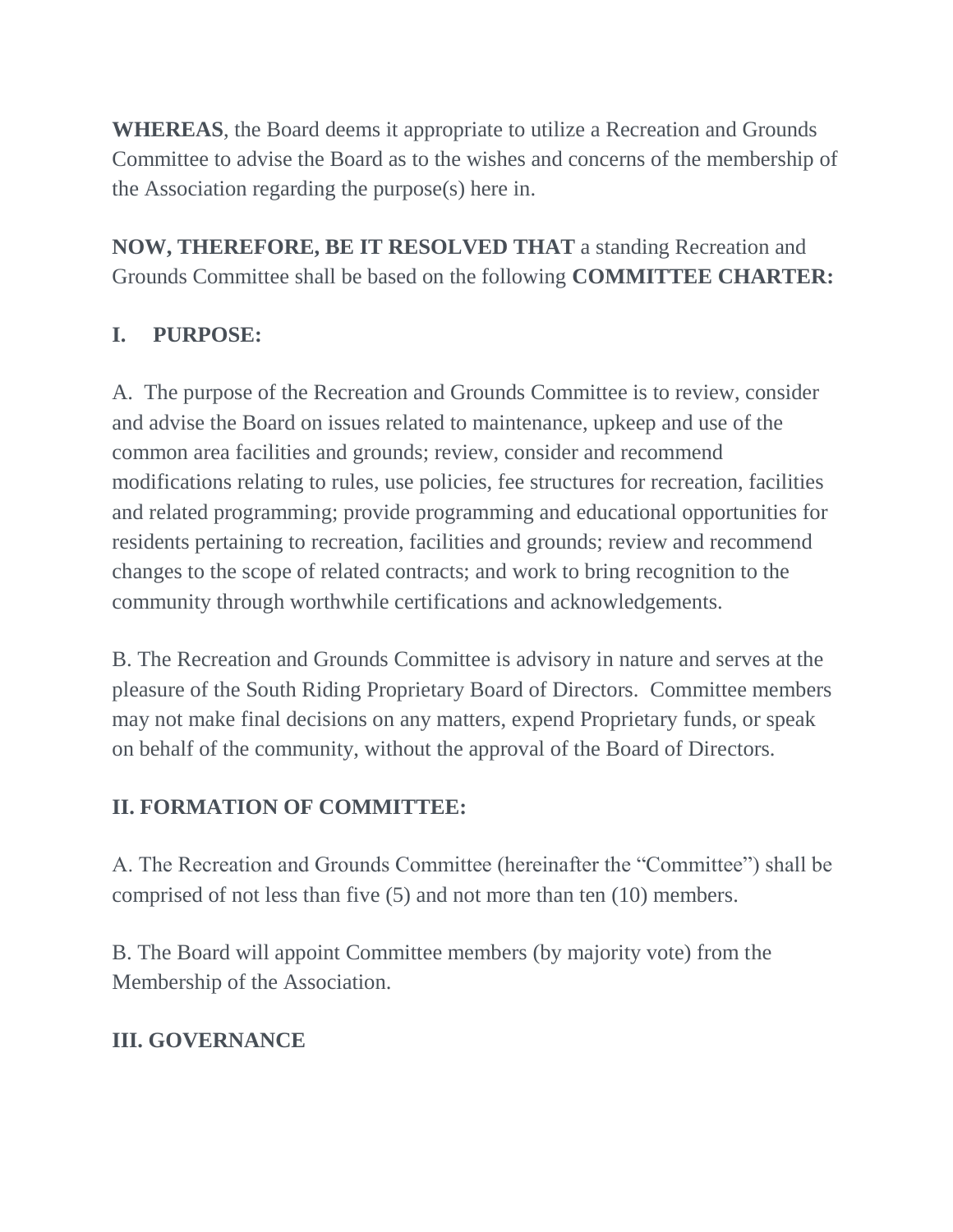A. Committee members will nominate one Member who shall be recommended to the Board to serve as Committee Chair.

B. The Committee Chair (only) will act as liaison between the Committee and the Board or its Agent.

C. By majority vote, the Board may remove Committee Members from time to time, as it deems appropriate.

D. The Board will confirm all Committee Members upon a majority vote following a nomination by the Chair, or by a Member of the Board.

E. The Committee must establish Quorum at a meeting in order to conduct business. Quorum will be established when a minimum number of five (5) members or 50% of the voting membership of the committee, whichever is less, is present at a meeting. The Board Liaison attendance may count for Quorum purposes.

F. A majority vote of the Committee Members present at a meeting at which a quorum is present will be required to carry a motion.

G. The Committee will meet once every month, beginning in January each year, on the second Monday of the month or as otherwise determined and announced.

H. Membership on the Committee will be conferred upon having attended 3 meetings within a 6 month period, being nominated by the Committee Membership and being appointed by the Board of Directors. Active participation is important to achieving the mission of the Committee as such a Member's absence at 3 consecutive meetings will result in the loss of Committee Membership. The Chairperson is responsible for maintaining an official attendance roster and will administer notification of loss of Committee Membership due to attendance. Membership may be reestablished through the aforementioned requisite attendance requirement. Committee Members are eligible to vote and serve in leadership positions.